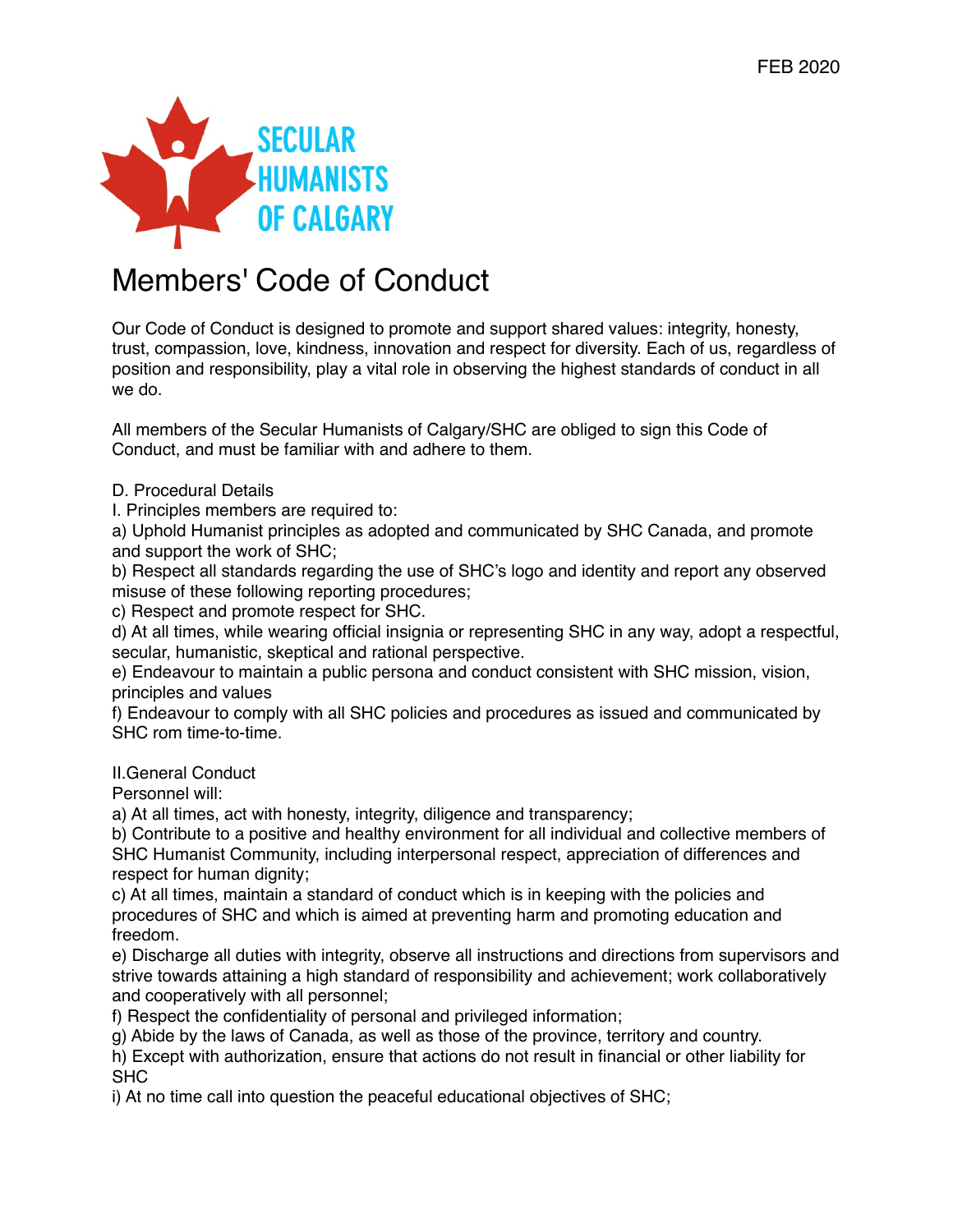j) Ensure that all commitments are entered into in accordance with SHC by-laws, policies and practices, including all appropriate consultations, tendering and approvals;

k) Administer with care the funds and supplies entrusted to them and account for such use of funds and supplies;

l) Not give out any information to media or other external parties, unless within the scope of duties or otherwise authorized to do so.

## IV. Breaches Regarded as Misconduct:

The following behaviour or actions are considered acts of misconduct:

a) Action or speech which is humiliating, neglectful, insubordinate, dishonest, threatening, degrading, bullying, exploitive, illegal, bigoted, racist, xenophobic or homophobic/transphobic; b) Sexual relationships or activity with vulnerable clients of SCH and to whom a duty of service, education or training is provided or which are based on an unequal power relationship or with a counterpart who can confer benefit.

c) Intentional misuse of SHC's logo or identity;

d) Breach of applicable Canadian, foreign national or international law intended for the protection of children or other vulnerable persons;

e) Exercising any professional activity without valid certification(s);

f) Engaging in, or being associated with, any business or activity which is, or may be, in conflict with the interests of SHC

g) Disclosing without authorization, directly or indirectly, to any person or organization, the private affairs of SHC including, but not limited to, trade secrets, supplier lists, or personal information of members, and volunteers.

### V. Reporting Misconduct:

a) Members are obliged to contribute to an environment which prevents misconduct and promotes the implementation of appropriate behaviour as defined in this Code of Conduct. b) Where any member develop concerns regarding a potential breach by a colleague they/he/ she is required to report such concerns to the Executive Director or to the leadership team. c) Members reporting a breach are encouraged to put their name to their reports. Anonymous allegations are much less credible, but they will be considered in light of the

seriousness of the alleged breach.

c) The Executive Director (or other official as designated by the leadership team of SHC) is required to investigate any serious alleged or reported breach of the Code of Conduct, complete a report stating the nature of the allegation, how they have dealt with it and any recommendations for changes within SCH; this report will be submitted to the leadership team.

## VI. Fair Treatment

A reported concern will be handled fairly with respect to any individual named, taking into account the seriousness of the issue raised, the credibility of the information or allegations, and the prospects of an effective investigation.

## VII. Protection from Retaliation

No one shall be penalized, discharged, suspended, threatened, harassed, or discriminated against for communicating information about a suspected breach of the Code of Conduct. Any act of retaliation by any member or volunteer of SHC will be treated as misconduct. All reports of incidents that are made maliciously, for personal gain, for any ulterior motive or otherwise not in good faith will also be treated as misconduct.